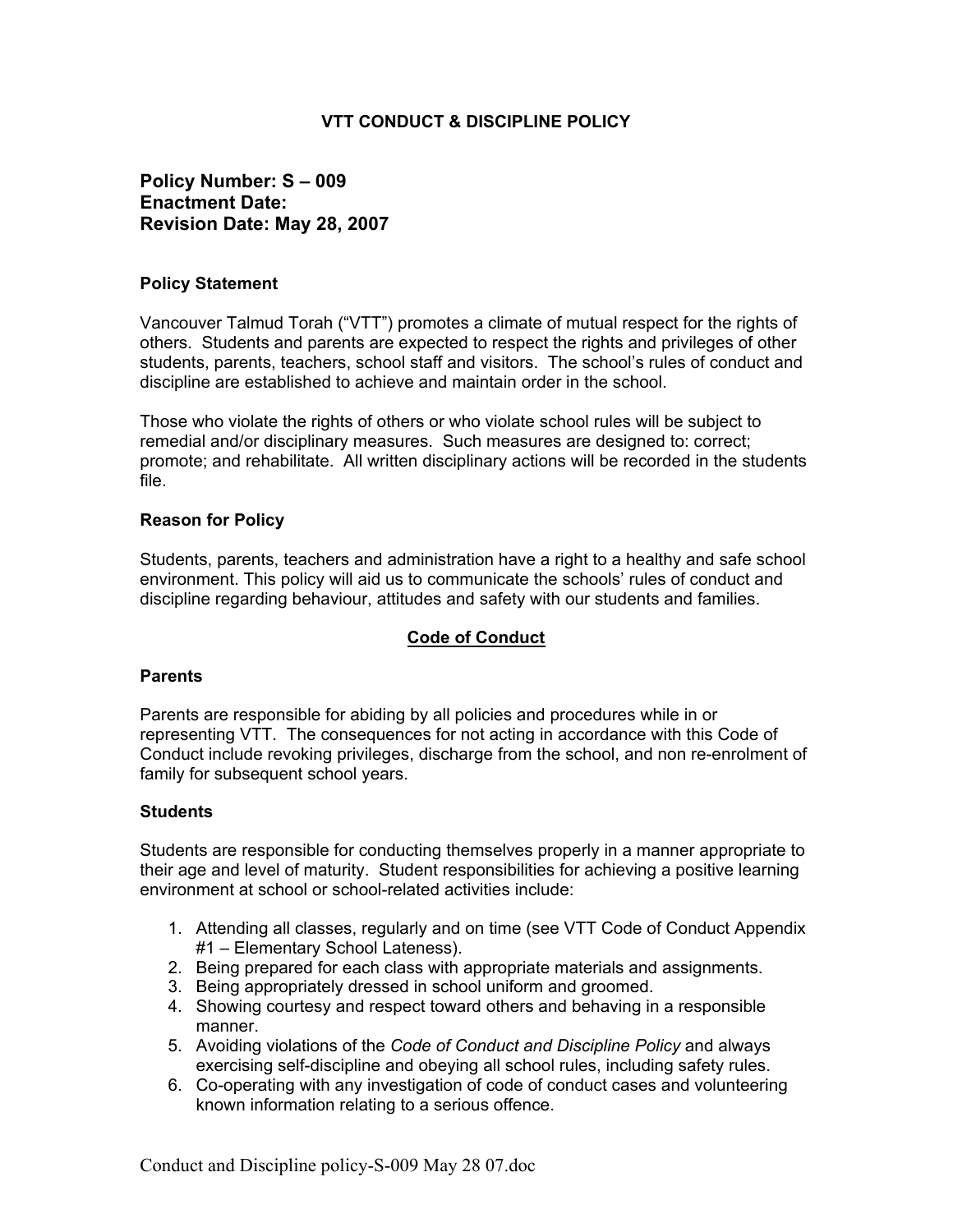The school has authority over students during the regular school day, during recess, lunch periods and/or when a student is allowed to leave campus, and while going to and from school on school transportation. This jurisdiction includes any activity during the school day on school grounds and attendance at any school-related activity, regardless of *time or location*. **Notwithstanding that an incident occurs outside of school hours, or off school premises, if it has a direct impact on VTT students and staff, the school will assume authority over such incidents**.

Elementary school students are not allowed to leave the school during the school day with other parents or **students unless permission in writing is received from the parents of that student requesting the leave.** Grade 5, 6 & 7 students are subject to the Strike System set out in Appendix #2.

Students at school or school related activities are prohibited from:

1. Directing profanity, vulgar language, or obscene gestures towards other students, teachers or staff, or visitors.

- 2. Leaving school grounds or school sponsored events without permission.
- 3. Disobeying directives from school personnel or failing to adhere to school policies, rules, and regulations.
- 4. Stealing from students, staff, or the school.
- 5. Damaging or vandalising property owned by the school, other students or employees and/or throwing objects that may cause bodily injury or damage property.
- 7. Cheating or copying the work of another.
- 8. Disobeying school rules and conduct on school buses.
- 7. Fighting, committing physical abuse or threatening physical abuse to students, staff or other individuals.
- 8. Bullying, harassing, teasing, or blackmail; that is, obtaining money or other objects of value from an unwilling person, or forcing an individual to act through the use of force or threat of force.
- 9. Name-calling, ethnic, racial, or derogatory statements that school officials have reasonable cause to believe will substantially disrupt the school program or incite violence.
- 10. Participating in any kind of cyber bullying or harassment aimed at VTT students or staff. Cyber bullying and harassment include but are not limited to any form of inappropriate verbal, written or physical behaviour which is unsolicited and unwelcome and interferes with an individuals performance and well being.
- 11. Engaging in inappropriate physical or sexual behaviour.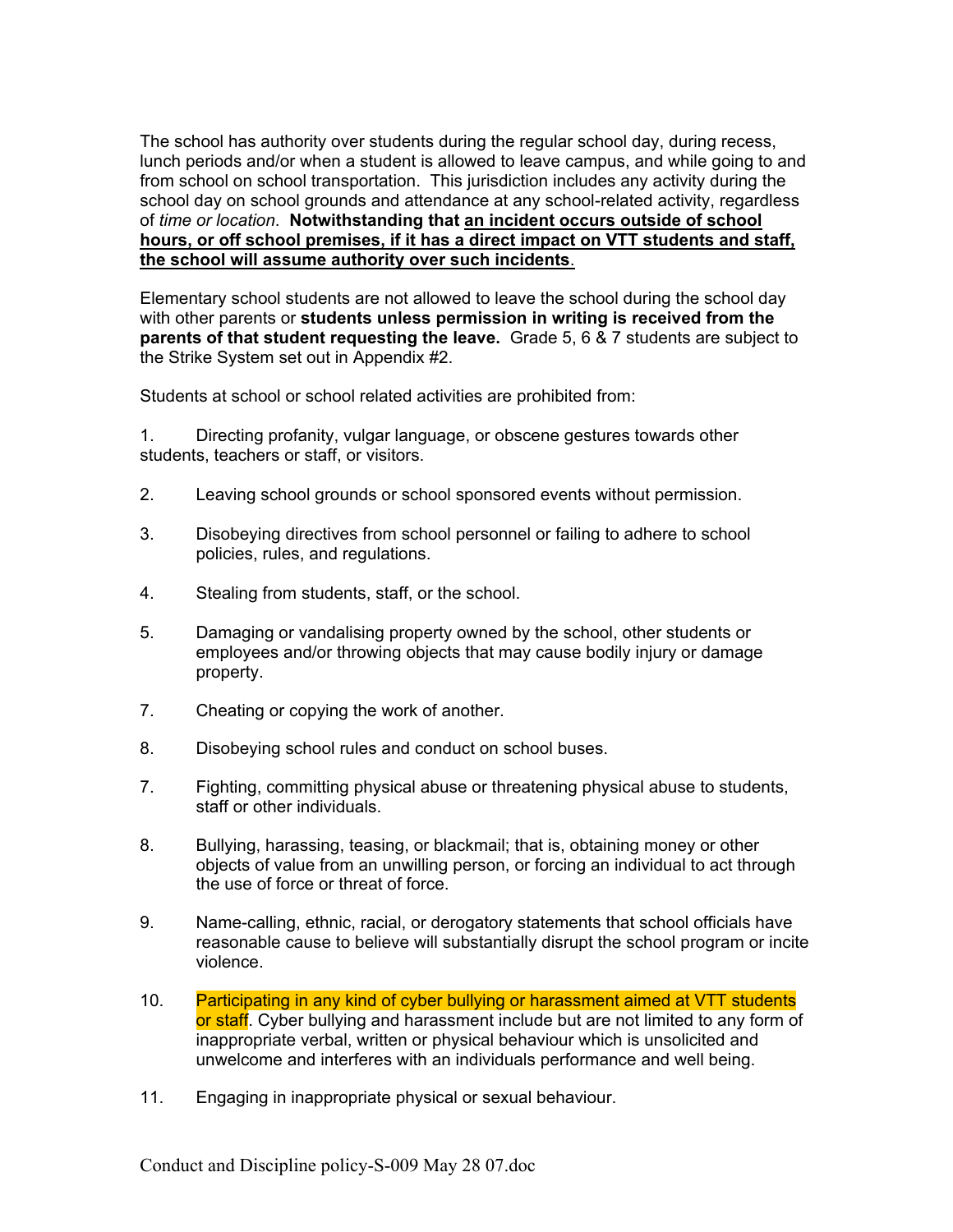- 12. Selling, giving, or delivering to another person or possessing, using, or being under the influence of: marijuana or a controlled substance; a dangerous drug, glue, aerosol paint, or other volatile chemical; or an alcoholic beverage.
- 13. Selling, showing, giving, or delivering to another person or possessing pornography in any form.
- 14. Bringing a firearm to school. Possessing razors, switchblades, box cutters, chains, or any other object used in a way that threatens or inflicts bodily injury to another person.
- 15. Smoking or using tobacco products and/or playing with matches or fire.
- 16. Behaving in any way that disrupts the school environment or educational process, including, but not limited to, failure to adhere to the school dress code, having a pager or cell phone activated, or discharging a fire extinguisher.
- 17. Making bomb threats, false alarms and threats, hoaxes, or accusations regarding school safety.
- 18. Engaging in any illegal conduct as defined by law.
- 19. Any other substandard conduct that the school deems to be inappropriate.
- 20. Chronic lateness.

## **Consequences**

In the event a student engages in prohibited conduct the principal or the appointed designate (by the principal) will decide on the appropriate investigation and response. Such response(s) may include, but are not limited to:

- Verbal reprimand
- Behavioural contract
- Restriction of privileges
- Detention
- Parental contact
- Temporary withdrawal of certain privileges or participation in school activities
- In-school suspension
- Out of School suspension up to 10 school days (see Appendix #3)
- Probation
- Referral to outside agency
- In-school suspension program
- Out of school suspension over 10 days (see Appendix # 4)
- Immediate removal from school premise pending a hearing
- Expulsion (see Appendix #4)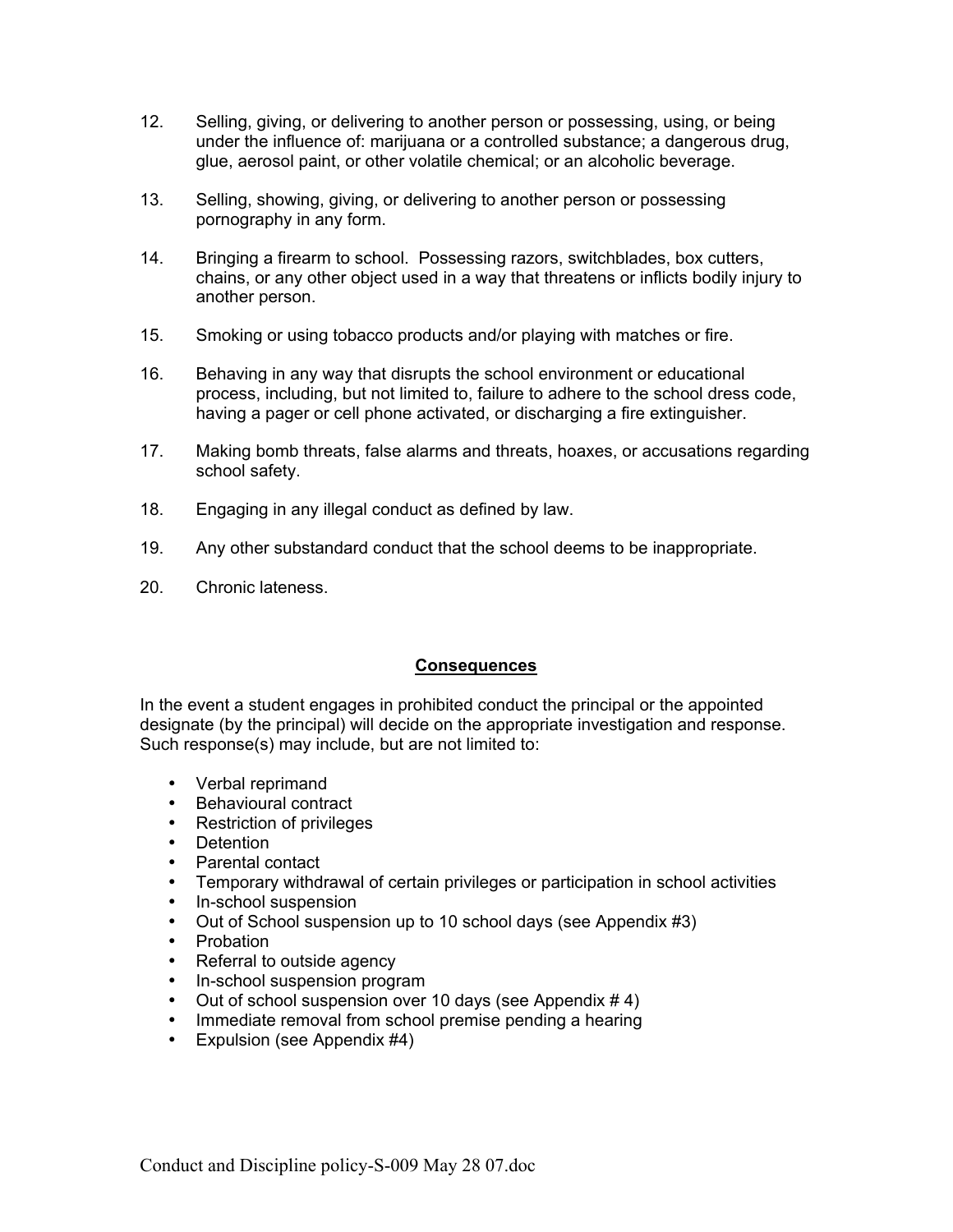# *APPENDICES*

## **#1. ELEMENTARY LATENESS**

#### Definition of an Unexcused Late:

If a student arrives in the classroom after the second bell has gone (8:30a.m.), he or she is considered to be late. An unexcused late is defined as a late for which the student has not provided a written note on his/her arrival at school the next day, or for which a parent/guardian did not phone the office to notify on the day the late occurred.

#### Reasonable Lateness:

There are occasions where lateness is unavoidable such as when doctor's appointments must be set during school hours. Reasonable lateness is determined by administration. No more than 4 lates monthly will be tolerated without approved reason.

Students arriving after 8:30a.m. and before 9:00a.m. should sign their name and grade on the clipboard in the foyer by the school office. Students arriving to school after 9:00a.m. or 12:25p.m. must obtain a late slip from the office, and then must be buzzed through the inside doors.

### **#2. GRADE 5, 6 & 7 "STRIKE" SYSTEM**

Teachers will give "strikes" to students in grade 5, 6 & 7 who misbehave in or out of class, do not follow class or school rules or interfere with other students' learning. These "strikes" will be recorded on a form and kept by a designated teacher. If a student receives 2 strikes within a term, a phone call will be made to parent(s) by the homeroom teacher. If a student receives a third strike within a term, he or she will be kept out of class until the student and his/her parent(s) have met with an administrator.

## **#3. OUT OF SCHOOL SUSPENSION UP TO 10 SCHOOL DAYS**

- 1. Suspension is defined as the removal of a student from the campus. While suspended a student is prohibited from attending activities on, off or at the school premises. The principal or the designee may suspend a student for conduct that is defined under the Examples of Prohibited Conduct, but is not limited to this list.
- 2. The school reserves the right to suspend a student pending an investigation or hearing with respect to an infraction where it is in the best interest of the school to do so having regard to the school's responsibility to provide a safe and secure learning environment.
- 3. A suspension may be imposed for one or more school days for each separate infraction.